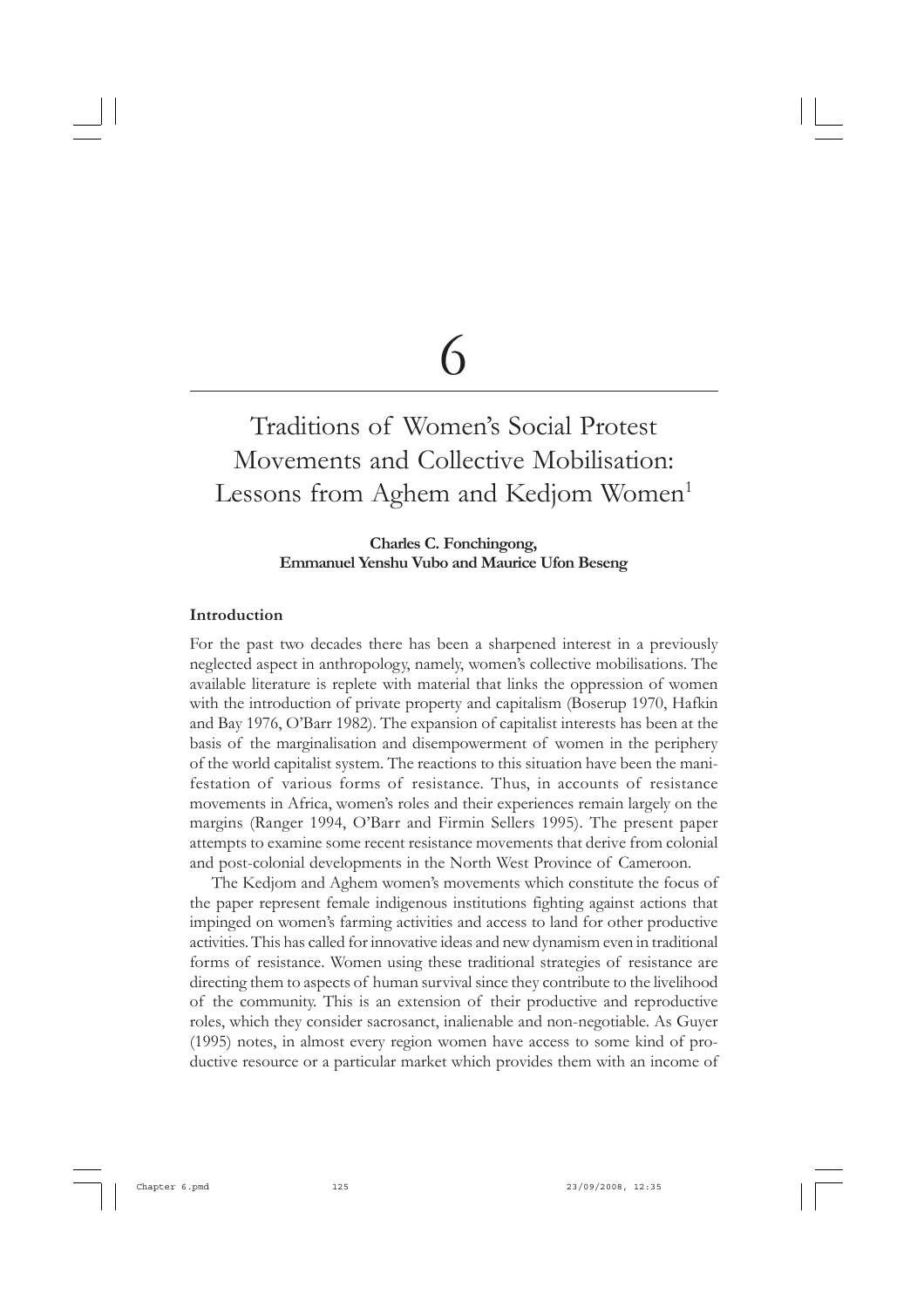their own. When such interests are threatened, it calls for action(s) to redress the situation. It is clear that most of these movements occur in a rural setting, in which all women, the vast majority of whom are illiterate, participate. They defend women's access to and rights over land and vehemently resist all practices that threaten to or compromise their hold on other productive resources.

The Kedjom (Fombuen), Kom (Anlu) and Aghem (Ndofoumbgui) women's movements are rural phenomena with underpinnings in urban life (see Diduk 2004). For instance, the Takumbeng,<sup>2</sup> women's movement of the Bamenda metropolitan area came into the limelight in the context of Cameroon's democratic transition. There is overwhelming evidence that the Takumbeng is composed of urbanites from ethnic groups around Bamenda with variations in cultural attributes and manifestations as they bring together women from adjourning villages like Kedjom, Bambili, Bambui, Wum, Mankon, Nkwen and Mendankwe that do not share similar linguistic and cultural traits. The present involvement of women's movements in politics is an urban-based phenomenon with a strong regional colour (Jua 1993). Each group mobilised its own members and their meeting point was the protest ground. They had key members in the wards who mobilised others during street protests. It should be noted that the group transcended the barriers of ethnicity, though not of class and educational level. Elsewhere, research has shown manipulation through extraneous forces by virtue of the fact that most of the women participating are illiterate and ignorant, and sometimes did not understand the implications of their actions and the battle they were engaged in (Jua 1993, Yenshu Vubo 1995, Diduk 2004). The visible barriers of class and educational attainment did not affect the cohesion of the group, though the very literate women rarely participated. By virtue of their numerical strength and collective mobilisation for a common cause, the women were able to overcome many impediments. It is argued elsewhere (Staudt 1986, 1987) that elite women have become active participants in the creation of ideologies that preserve their elite status but undermine and subordinate them as women. Resistance movements become mostly the weapon of weak peasants (see Scott 1985).

Seen within this perspective, the Aghem women's movement became famous as early as 1968 when the first major dispute pitting farmers and grazers broke out. The then Wum Division that comprised the present Menchum and Boyo Divisions has gone down in history as the birth place of the female protests of the immediate pre-independence period (Awasom 2002:4) and since then has occupied a prominent place in women's protests in the Cameroon Grassfields, providing a stimulus to the other women's mass mobilisation movements. Under the umbrella organisation, 'ndofoumbgui', the Aghem women's activities have evolved from local demonstrations in the Aghem community such as the recent sit-in at the chief 's palace to protest marches that transcend local community borders. For instance, in 1973 they were involved in a march that covered a distance of 80 kilometres from Wum to Bamenda to protest against abuses arising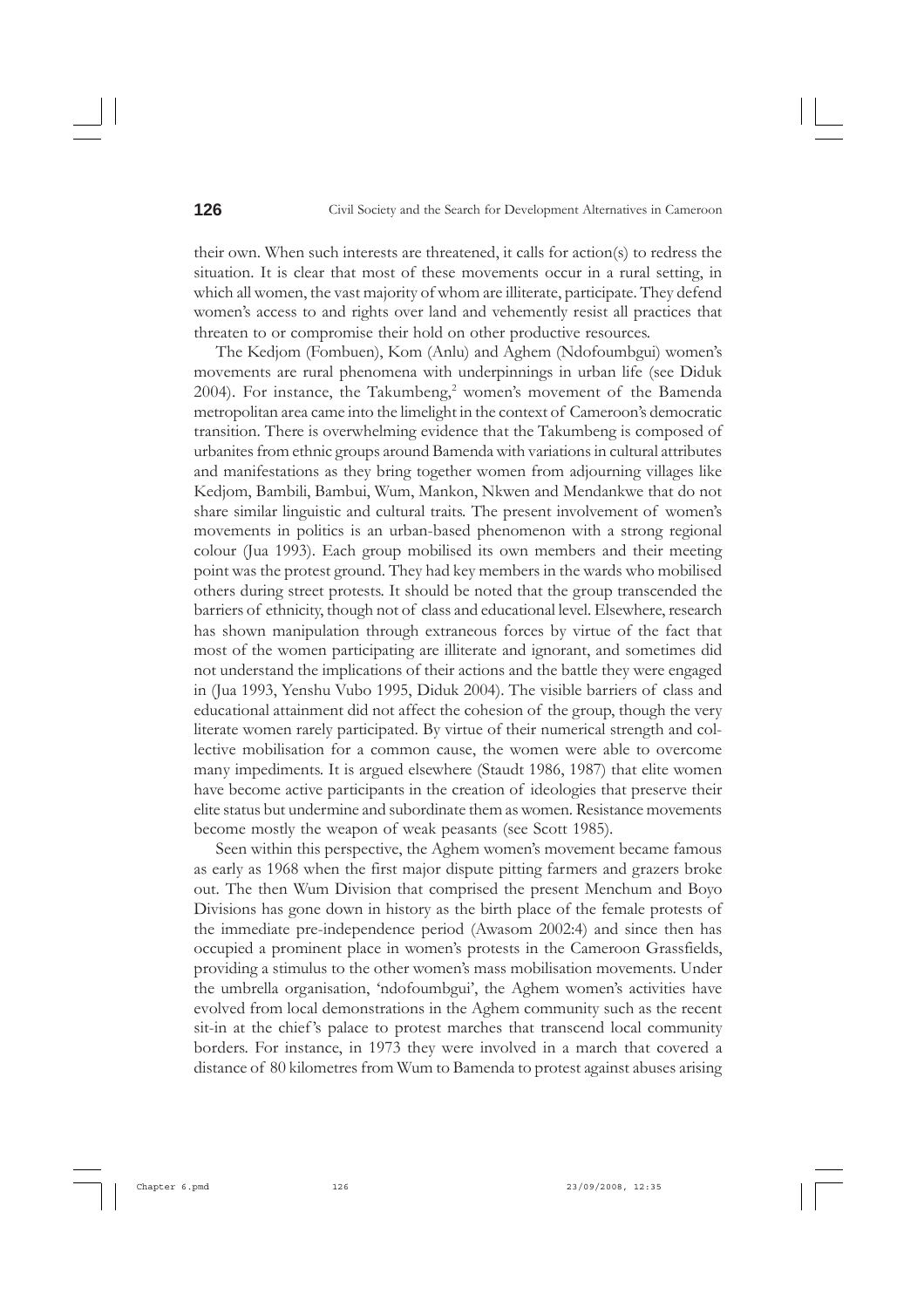from farmer-grazer problems. Preceding this movement is the much quoted Anlu of the Kom which was very vocal in the immediate pre-independence period. Diduk (1989) has demonstrated how this movement, born of resistance to a certain interpretation of colonial policies and inscribed within the politics of decolonisation (see Nkwi 1985), spilled over into the Kedjom communities wherein we find the Fombuen making their appearance in public for the first time. This appearance has however become a permanent feature that does not limit itself to the concerns of gender alone but also dictates patterns of participation in modern political life. A fuller account of recent events will situate us in this respect.

This chapter takes a historical, anthropological and comparative approach in situating the trajectory and parallels of two women's protest movements in Cameroon. With the benefit of hindsight, we examine the discourse of social protest and women's resistance in countering male hegemony, transgressions on women's agricultural activities in the agrarian economy and practices that denigrate womanhood and motherhood. The antecedents of women's collective action pioneered by the Anlu and Fombuen are replicated, albeit indifferently by the Takumbeng in the difficult route to Cameroon's democratic transition from the 1990s.

The main thesis of the paper is that women's collective action cannot only be situated within the context of traditional roles exercised in traditional society during the pre-colonial and colonial era. The mutations and extension of those roles have underpinnings in contemporary society. In this light, Takougang and Krieger (1998) and Diduk (2004) observe that the roots of the modern protests in the Cameroon Grassfields captured in the term 'Takumbeng' involved female elders in the past. Kolawole (1997) posits that African women's collective mobilisation and the question of self-assertion and empowerment are glossed over or effaced from mainstream women's theorising. She argues that it is necessary to probe the unexplored areas of the African woman's audibility and visibility to assess the limits of her position as a muted category. Research conducted by Diduk (2004) in the Cameroon Grassfields situates the highly disruptive but mystically charged nature of women's mobilisations and their effectiveness in opening spaces for popular dissent on the national stage.

This ethnographic study attempts a response to the inadequacies in the presentation of female resistance by examining the parallels in the frequent women's movements in Cameroon with specific emphasis on three forms of ethnic associations: the Fombuen society of Kedjom Keku and the Ndofoumbgui (Aghem).

### **Women's Traditional Associations and the Discourse of Social Protest: The Ndofoumbgui of the Aghem**

Political action by women in the North West Province of Cameroon is a cultural given that has become an integral part of the collective conscience of the people at a group level and what Bourdieu calls 'habitus' (2004) at the individual level.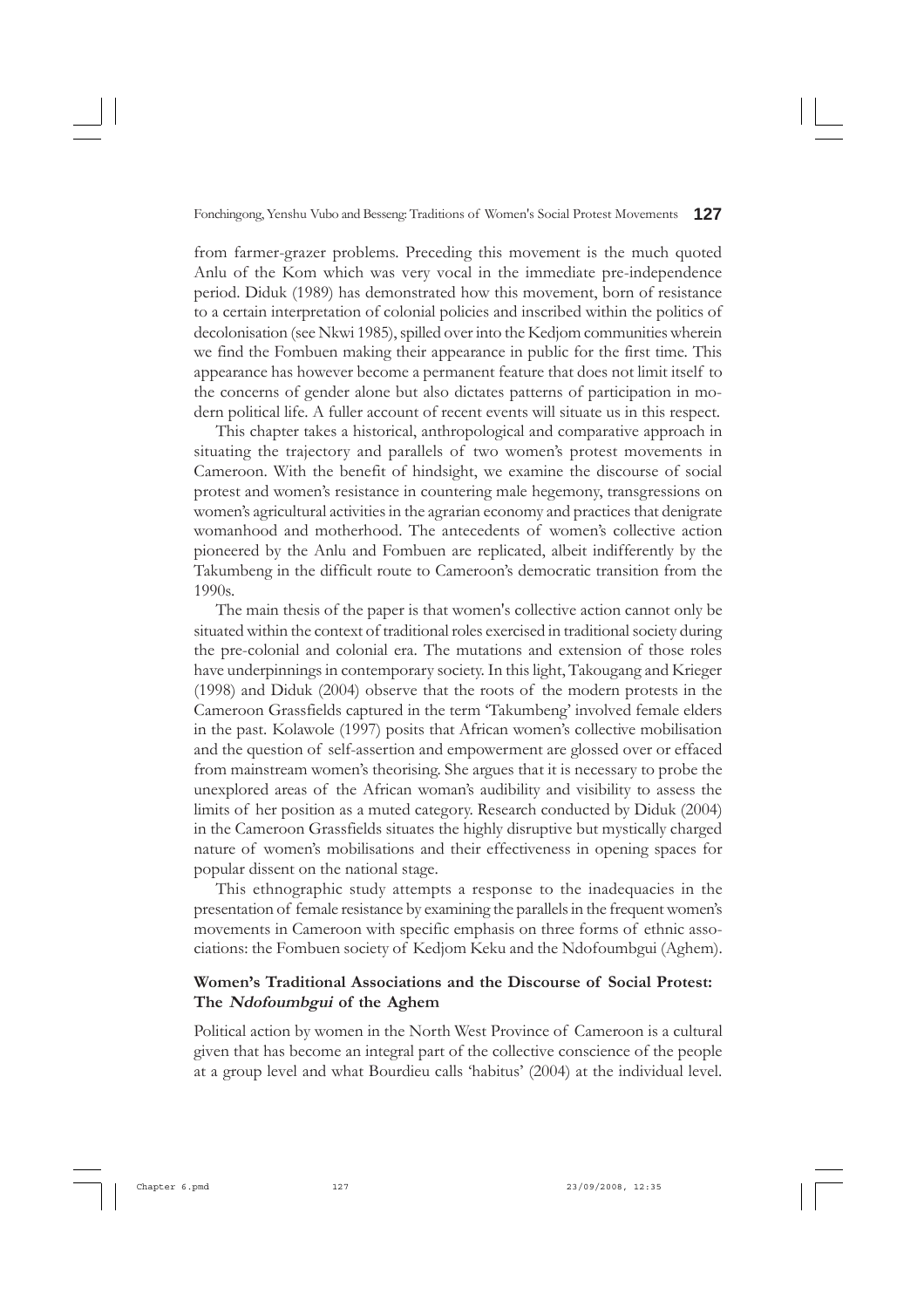Transgressors of the moral order whatever their status – cattle herders, bar brawlers, or representatives of the state – defy such women at their peril, risking a supposed mystical power of reprisal belied by their apparently humble rural status (Diduk 2004). Against this backdrop, women's movements like the Fombuen, Ndufoumbgui and Takumbeng have taken a prominent place in the discourses and practices of social protest in the North West Province of Cameroon.

Due to their protracted demonstrations and riots, the Aghem women have occupied a leading place in the politics of Cameroon in general and Menchum division in particular. Wum is on record to have witnessed the worst demonstrations in the history of farmer-grazer conflicts in the North West Province The nature of their demonstrations permits one to draw parallels with the Anlu of Kom. This is clearly evident in the narrative of the Aghem women leader. She notes that in 1937, three chiefs, Kelly Kwala, Fung-u-Tsang, and Keba Mbong, under the leadership of Fon Bambi I, negotiated with Major Walters – the then colonial administrator of Wum Division – for the coming of Fulanis (grazers) locally called the 'Akus'. In 1943, the Fon and these chiefs allocated three grazing areas situated in the outskirt of Kesu, Zonghofuh and Waindo villages. Unfortunately, when the first cattle arrived at Wum in 1957, they were not taken to the designated areas, thus precipitating the first major dispute of farmer-grazer conflict in 1968. As cattle trespass on farmlands became rampant, coupled with the lukewarm attitude of local traditional authorities to rectify the situation, Aghem women marched naked in Wum in 1972.

As the situation degenerated in 1973, more than one thousand women marched from Wum to Bamenda,<sup>3</sup> a distance of about 80 kilometres, to complain to the Governor about the matter. This led to the creation of the 'Nseke Commission', named after the then Governor of the North West Province, whose role was to delimit farmland from grazing land. Unfortunately, the commission failed to relocate grazers to the three areas that had been designated by chiefs but instead allocated the areas that were currently occupied by both farmers and grazers.

Consequently, pressure on land had increased with the increase in both the human and cattle population. Incidents of destruction of farmlands by cattle quadrupled. This and other causes triggered the next Wum affray in 1981. 'Though not solely reported as a female protest, women were very instrumental in the Wum affray between Fulani grazers and Aghem farmers which saw the intervention of government soldiers leading to nine fatalities and a number of women wounded' (Chilver 1989:402). The consequences of the 1981 affray were shocking. The Aghem women lost nine of their husbands while several women sustained severe injuries. There was a general outburst of rage at the chiefs, local administrators and the Fulani who were perceived as enemies. This resulted in increased solidarity among the women and a reinvigoration and fortification of the female traditional institution called 'ndofoumbgui'.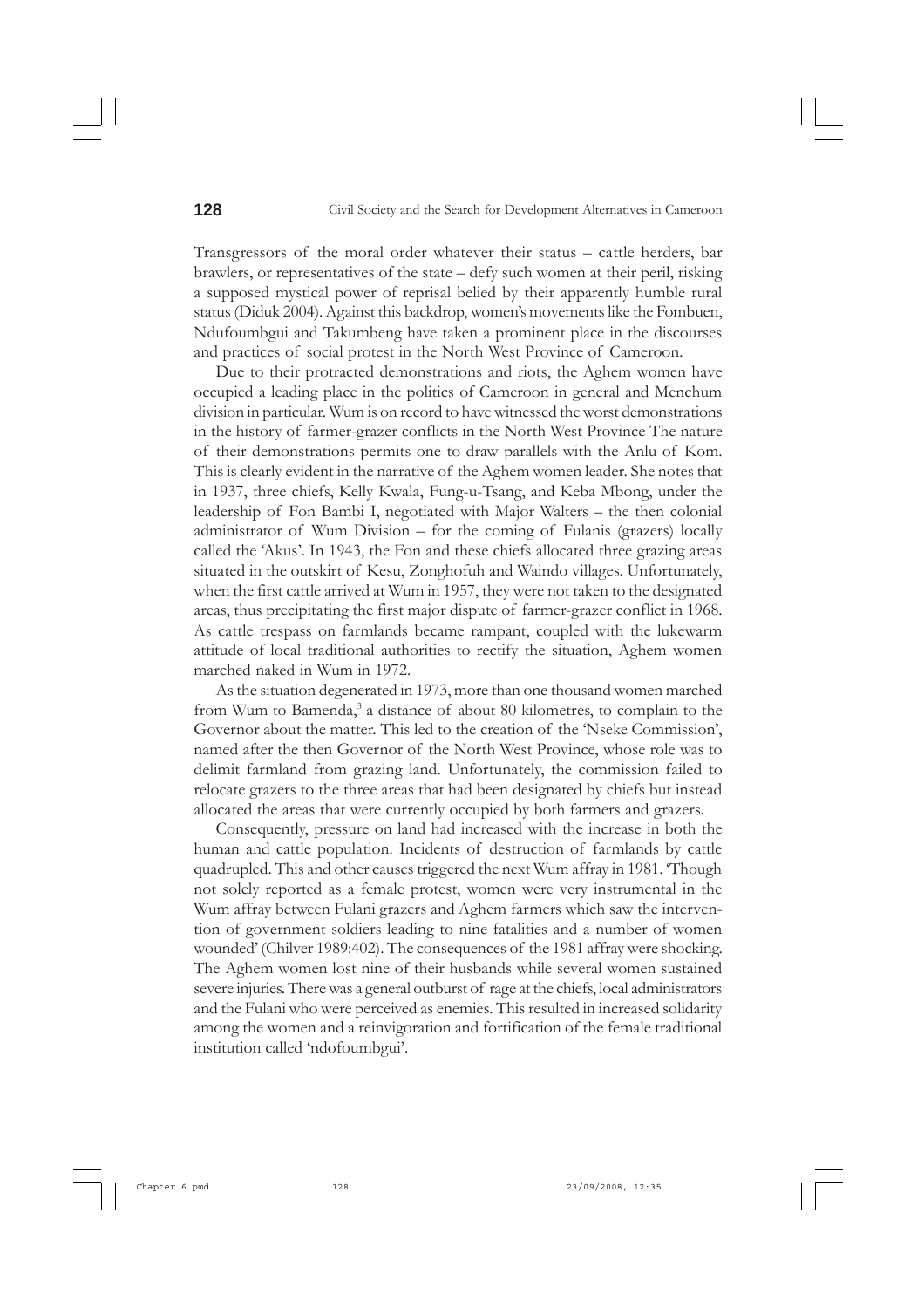*Ndofoumbgui* spokeswomen reported that after the 1981 affray they requested the men to refrain from active participation in farmer-grazer conflict as it was solely their responsibility. There was an absolute need for every Aghem woman to belong to *ndofoumbgui* to enable them to successfully tackle their opponents. This shows the level of determination of the women. A plethora of female traditional institutions now exist in Wum, all geared at mobilising women for greater activism and involvement in the *ndofoumbgui*. The women's resolve was motivated by the inability of the local administration to effectively resolve farmergrazer disputes. They argued that using 'commissions of inquiry' to probe issues often proved futile. They cite the 2003 Aghem women's sit-in action during which the Governor of the North West Province created a seventeen-man commission to look at the problems. Although the commission had only fifteen days to present a report with proposals on how to resolve the conflict, by 23 December 2003 when we interviewed a women's movement leader there was 'no sign of the commission anywhere'. Even at the time we are writing this paper there are no indications that the administration has got anywhere with solutions to the problems. This only goes to underline either the dubiousness of the administration in handling conflict situations of explosive dimensions or their reluctance to intervene in domains that are complicated.

The 2003 *ndofoumbgui* uprising of the Aghem women was provoked by attempts to limit women's access to communal land, an act which was interpreted as a disenfranchisement with far-reaching effects on Aghem social and cultural life. The background was the order from the local administrator, head of the farmergrazer commission, that farmers quit farmland occupied by close to 600 women in favour of two grazers in respect of Prefectoral Order No. 60 of 28 March 2003. This order is said to have annulled order No. 144 of 12 December 2003 that was in consonance with earlier recommendations that called for the demarcation of farmlands from grazing land. Given the uncertainty that characterised the period when these orders were to be implemented, cattle invaded farms and destroyed crops. The women thought they had been tricked to quit the area in favour of the grazers. According to a *ndofoumbgui* leader, this provoked about 8000 Aghem women to take seven traditional rulers including the *kedeng*<sup>4</sup> of Aghem, Bambi III, hostage through a sit-in strike. For forty-eight days (14 September 2003 to 2 December 2003), the *ndofoumbgui* women occupied the courtyard of the Deng Keghem. During the protest period the women stood their ground, braving both torrential rains and scorching sun. They accused the traditional rulers (custodians of the land) of selling their farmlands to the more influential cattle owners. As was the case with the Pare women's uprising (O'Barr 1976) they suspended all marital and other domestic responsibilities. It may be observed that poor sanitation conditions caused many of the women to develop illnesses and injuries. One of the protesting women was reported to have had her leg amputated due to a tetanus infection she contracted during the sit-in action. Women from neighbouring villages, as was the case with women during the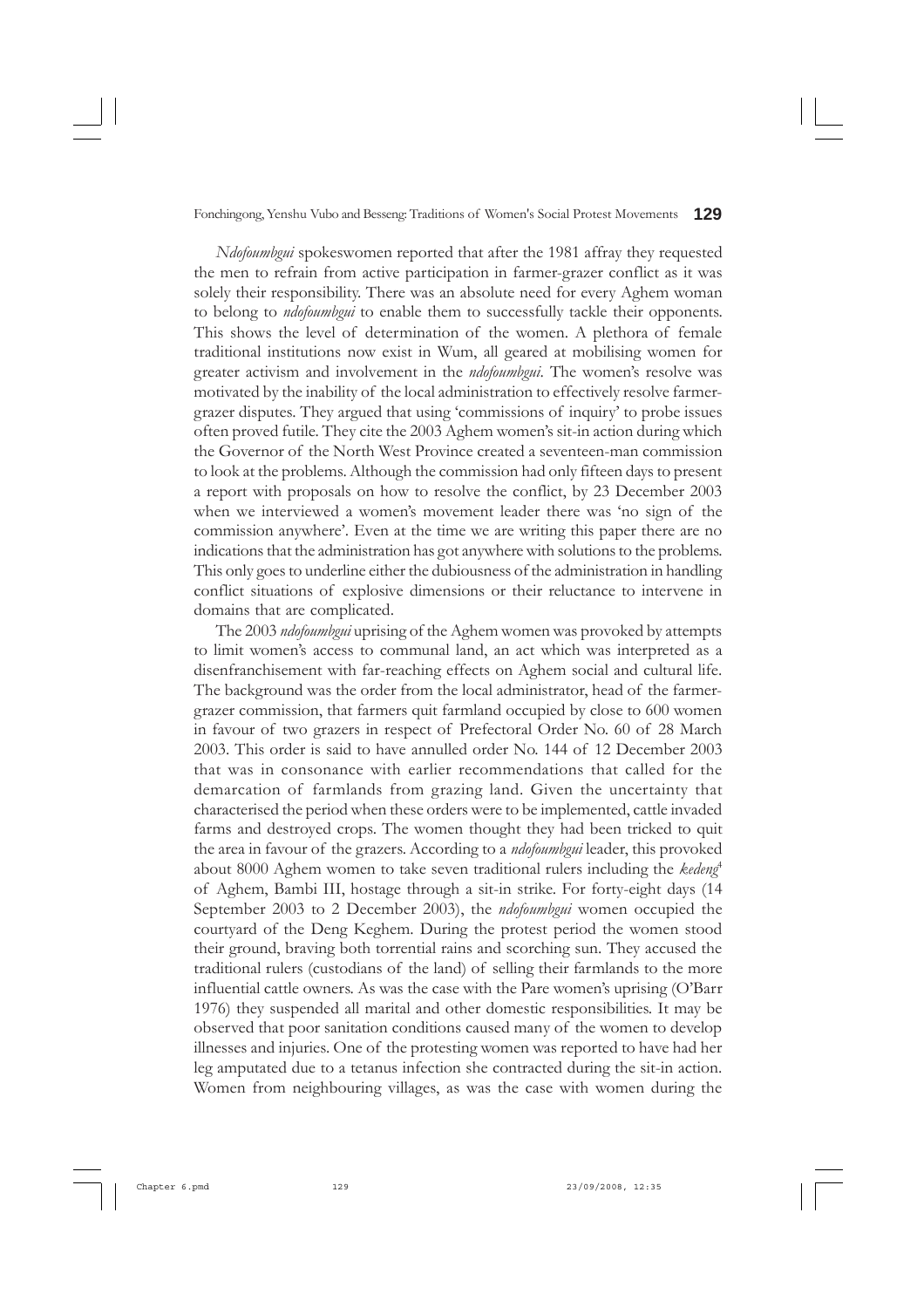demonstrations by the neo-traditional Takumbeng, extended support in the form of food and drinks to their protesting *ndofoumbgui* colleagues.

### **The 2003-2004 Fombuen Uprising and Socio-political Reforms in Kedjom-Keku**

On 17 May 2004 a mammoth crowd of resident Kedjom Keku people gathered at the border between their settlement and the neighbouring village of Bambui, both to prevent a Fon<sup>5</sup> who had ruled them for twenty-five years from returning to the community, and to banish him from the same community. At the forefront of this history-making event were heads of the corporate political units, *vetiveloh*, (literally 'fathers of the community'), senior king makers (*vechevefon*), *ntsningsegeng* (retainers of the governing society, Kwifon) and the avant-garde members of the women's movement, Fombuen. While the first three categories of actors in this drama represented the cream of traditional political power, the fourth was an age-old institution that sanctioned women's opposition to social abuse, political oppression or economic alienation (Diduk 1987, 1989). For once, both the local dominant status group made up of men and the moral guardians of the society made up of the women, were at one to restore order and redress the de-structuring process that a quarter of a century of what community members diagnosed as misrule had set in.

This very significant act was the culmination of a protracted period of unheeded control and sanctions by Kwifon but also unending protests and appeals for better rule by the women through the Fombuen. This was one of the rare moments that the Kwifon dictum that they were always together with the women in ruling the community became literally true. In a sense, this was a perfect marriage of male and female power. This action led to the banishment of the incumbent Fon and the choice of a new one for the community. Several attempts by the local administration to reinstate the banished Fon were futile and although the modern administration originally hesitated to endorse the changes within the hierarchy of the community, it finally had no choice but to agree with the local community. A detailed study of this political event with far-reaching implications for the political anthropology of the region in particular and Cameroon in general will be the subject of a separate study, but it will be instructive to evaluate the role of women in these developments.

The background to the event comprised grievances related to misrule and social injustice, large scale alienation of land to big cattle farmers, insensitivity to the plight of farmers – the majority of whom are women – a false representation of natives (subjects) to the administration and a plethora of other minor complaints. Some of these grievances had been the subject of tussles between the Fon and leading traditional authorities (here represented by Kwifon), several petitions by these authorities to the local administration and protests by women. The most recent of these conflicts had crystallised around a farmer-grazer conflict that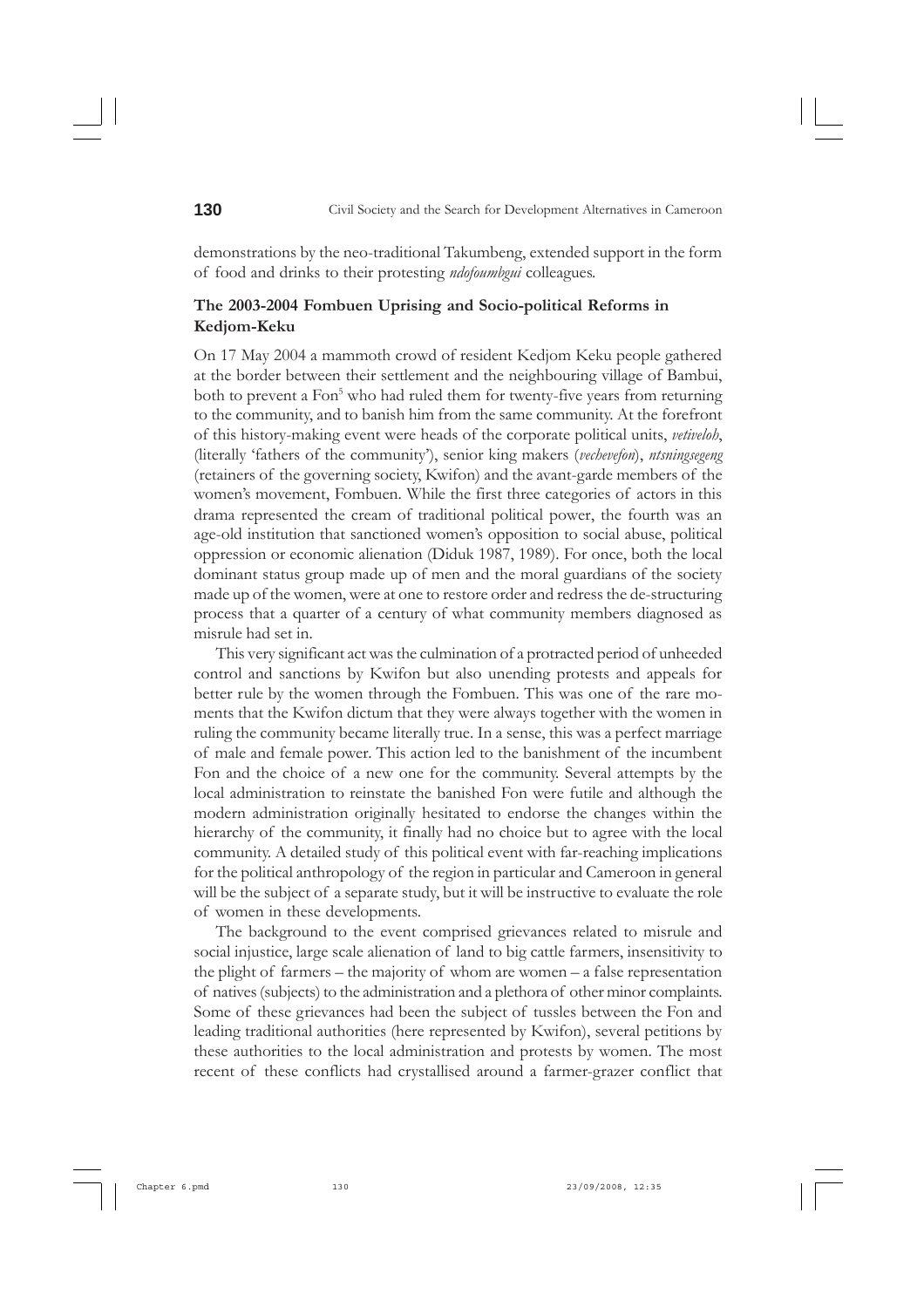pitted food cultivators against cattle farmers in the fertile high land in another settlement (Kefem). Although this area had been declared exclusively farmland by the technical authorities in charge of farming and grazing in a previous ruling, the Fon and some of his acolytes had still surreptitiously succeeded in settling cattle herdsmen on the area. A combination of shifting cultivation and bush fallowing on the one hand, and extensive grazing on the other soon brought the local people and the grazers into a long drawn-out conflict. Peaceful attempts by villages to obtain redress from the Fon and local administration were fruitless as the Fon persistently labelled farmers as criminals who were 'stealing cattle'. Such a misrepresentation actually led to the arrest and jailing of some local farmers; others who were merely resisting encroachment on their farms were charged before judicial authorities with theft of cattle. In such an atmosphere, which lasted for more than two decades, the community felt itself to be the victims of aggression by the cattle owners with the connivance of the Fon who was supposed to be an objective judge, a source of community continuity and sustenance, and guarantor of social justice.<sup>6</sup>

Each time there was a crisis between the farmers and the cattle owners and in which the Fon tended to criminalise the farmers to the administration, the women protested before the Fon and the local administration, either at sub-divisional, divisional or provincial level. The protest marches and sit-ins of the Kedjom Keku women either at Tubah or Bamenda have now become legendary. Whether this was during the confrontation between local farmers and the late Jurebure at the Kwinchum part of Kefem in the 1980s, the confrontation between farmers and the famous and much dreaded business magnate and kingpin of the ruling CPDM party, Alhadji Baba Ahamadou Danpullo, in the 1990s in the Mbwangang area, and the more recent conflict between farmers and Alhadji Youssoufou at the Abongfen segment of Kefem, women were an active and vocal element of the protest movement that sought redress for farmers. The action of the 1980s recognised farmers' rights over the Kwinchum segment of the Kefem area while the protest of the 1990s led to the recognition of their rights over Mbwangang and the imposition of a 49 million CFA fine to be paid by the grazer Baba Danpullo. The most visible gains of the riots spanning 2003-2004 were that the grazers at Abongfen were dislodged through the concerted action of youth and women. Moreover, the administration has considered the acquisition of land by Youssofou as illegal and called on him to 'regularise' his situation in Kedjom Keku. The banishment of the Fon from the community and his replacement came to crown local people's action. The timid reaction of the administration in recognising the changes at the helm of the local community have only gone to legitimise the popular nature of social protest, which was initially branded as an 'insurrection' or a 'rebellion'. The modern administration is on the way to endorsing such changes only because they have ushered in a period of social peace and the absence of unrest that was characteristic of the community over the past two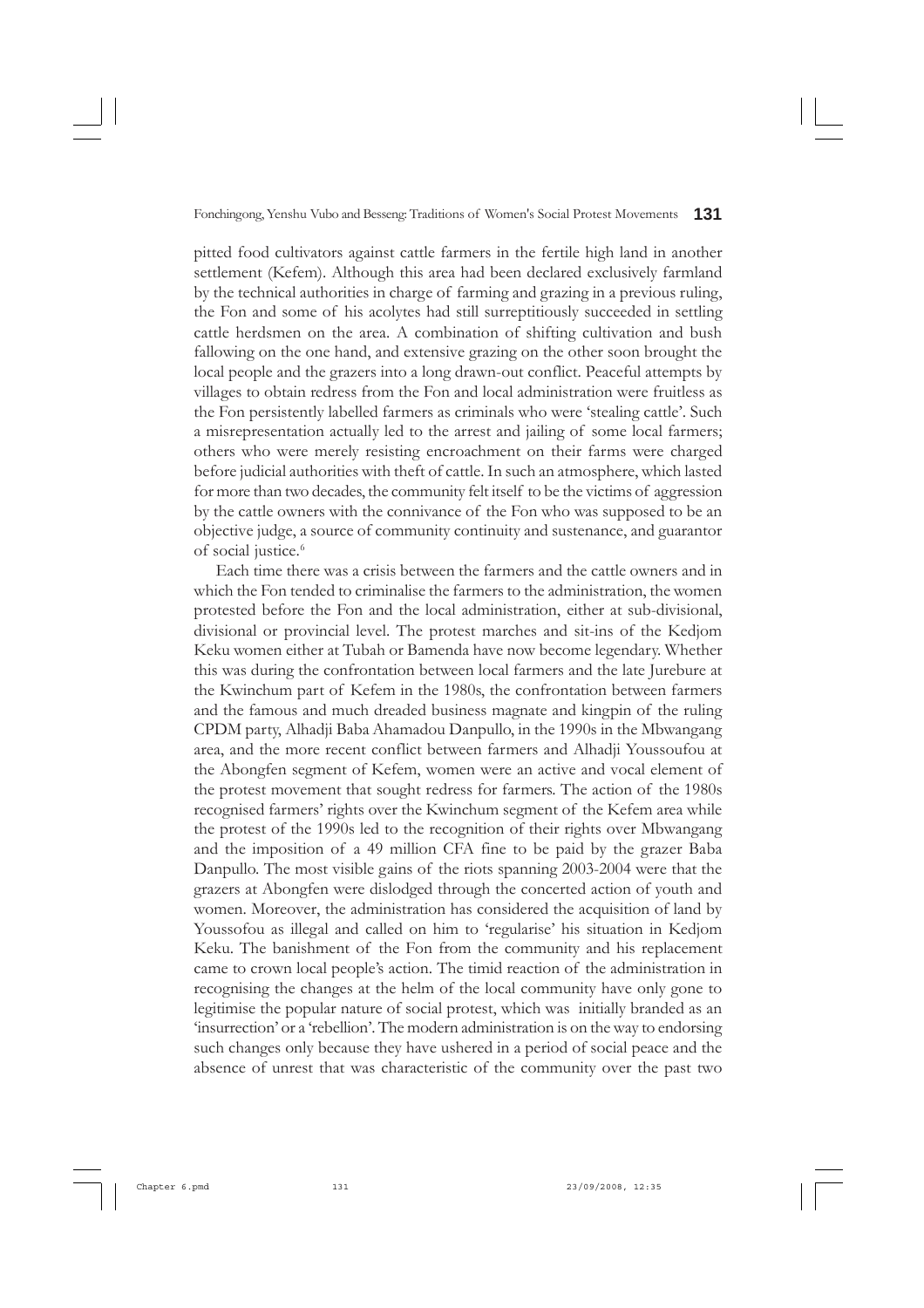and a half decades. What remains to be seen is whether these gains will be consolidated in the future.

The women in their action drew inspiration from historical antecedents which were inscribed in a long-standing tradition of protest and a culture of dissent. We find here a rare case of institutionalised dissent that contrasts with attempts by the Fon to criminalise the actions of the protesters. Most respondents whom we encountered pointed to the first manifestation as having been registered in the reign of Fon Vubangsi in the 1940s-1950s. This pioneer protest was intended to call the attention of the late Fon Vubangsi to the wanton destruction of crops by uncoordinated grazing practices, in which his cattle were involved. Then, the problem was resolved by setting up a ditch as a protective device against the Fon's cattle to protect the crops from livestock. Other marches occurred in the 1980s and early 1990s during the period of political effervescence. The protests of the 1980s were restricted to localised community-based issues such as the destruction of crops by small ruminants as well as cattle (Diduk ibid), while the protest of the 1990s were more in consonance with the wider neo-traditional activities of the women in the Bamenda metropolitan area that were inscribed within the wider political protest that was characteristic of the region (Diduk 2004), although the farmer-grazer problem was still very much in the background.

By tracing their actions to historical antecedent, the women were reaffirming rights to resistance and protest. The capacity to resist, derived from a tradition couched in a distant past, is in itself social capital because it is an accumulation of collective values. It was the re-enactment of a culture of resistance to perverse forms of social domination and alienation. In this way, the women ultimately take on themselves the role of judges of local governance practices. It is in the same way that they are hard in their judgment of local administrative authorities whom they consider complacent in the search for solutions to social crises of this nature.

Besides the role of judges of history that the women take on themselves, the women also join the men as prime movers of history. In joining hands with the men to chase away a ruler considered despotic and insensitive, they assert their rights to self-determination and momentarily recover their autonomy as actors in their own right in the face of a hesitant administration. What is interesting is the fact that the justification for their actions is not the much-trumpeted gospel of human rights. It is simply legitimacy derived from a history of institutionalised dissent and protest. It is also the affirmation of the traditional right to act as custodians of land and as claimants to land in their own right. In other words, they are not only farmhands or persons with user rights as is often wrongly portrayed in modernist circles. One of the leaders of the women's movement, Tabitha, indicated that as mothers they have greater rights to farmland than even the men. When advocating changes they did so in the interest of their children and their husbands whom they also assimilate to children. The woman's job is to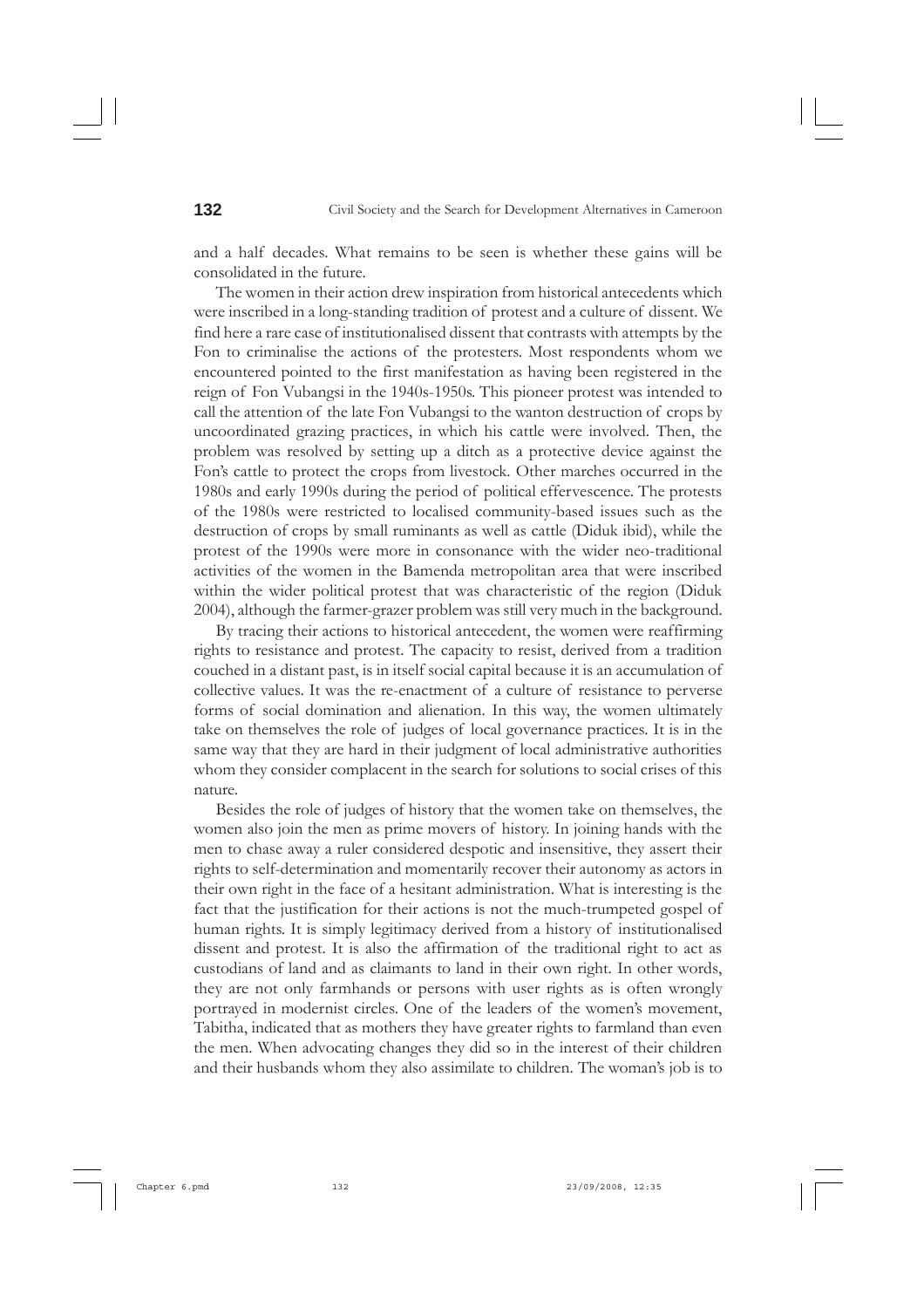protect the rights of her children, she affirmed. In this respect, it is motherhood, much more than wifehood (see Farnyu and Yenshu Vubo 2005), that gives the women a central place in Kedjom political life. In this motherhood role, women have to assert the right of every community member to food, which is the crux of the struggle over land. It has to be noted that when we say women's protest is institutionalised as is dissent in traditional life, we are saying that it forms an integral part of the social life, is acceptable to everyone and sanctioned as a political institution.

The Fombuen that gives form to this element of dissent and protest maintains only a skeletal structure, as is also the case with the Anlu of the Kom (Nkwi 1985, Ardener 1975, Ritzenthaler 1976) and the Mawu of the Bayang. Every adult female can become a member, while the leadership is made up of jesters and clowns (*vugwe*). Its personality is amorphous and its actions spontaneous and on the spur of the moment. Fombuen thus exists but does not have a permanent structure. When it accomplishes its mission it can dissolve back into the community where it hibernates until it is provoked to resurface with the advent of a new crisis. Recent developments that seem to crystallise its activities have not subtracted from this simple logic that owes its operational efficiency to the very nature of its simplicity. The inability of the modern administration to understand the logic of this mode of operation has led many an administrator to read manipulation into its activities as some people consider Fombuen members as lacking in knowledge of the issues of modern politics (see R. Jua op cit.). But on the contrary, frequent incursions into the modern sphere have led the women to develop a heightened awareness of current political issues, even if only in their own way. One may not also exclude the possibility of politicisation as such movements tend to act as powerful instruments of mobilisation. The very resilience of these women in all kinds of weather conditions and their resolve to have their voices heard is daunting. For two and a half decades running these women have not missed a single year to protest (marches, sit-ins). The most recent protest lasted from around mid-2003 to mid-2004 during part of which they organised a boycott of the palace and the Fon and practically governed the community. With the near collapse of the traditional system of government, the Fombuen took over the day-to-day administration. It checked abuses by community members, settled disputes and kept order in the most astonishing manner. Even members of Kwifon (the highest traditional administrative institution) were not spared. The modern administration was also compelled to pay attention to its discourse and include them in all conflict resolution initiatives. In fact, the Fombuen gave power to the community in the end by giving power to the men in the face of a perverse traditional despotism, the rising capitalist interest of the cattle owners, and an ambivalent administration (see also Konde 1991 in the case of Anlu).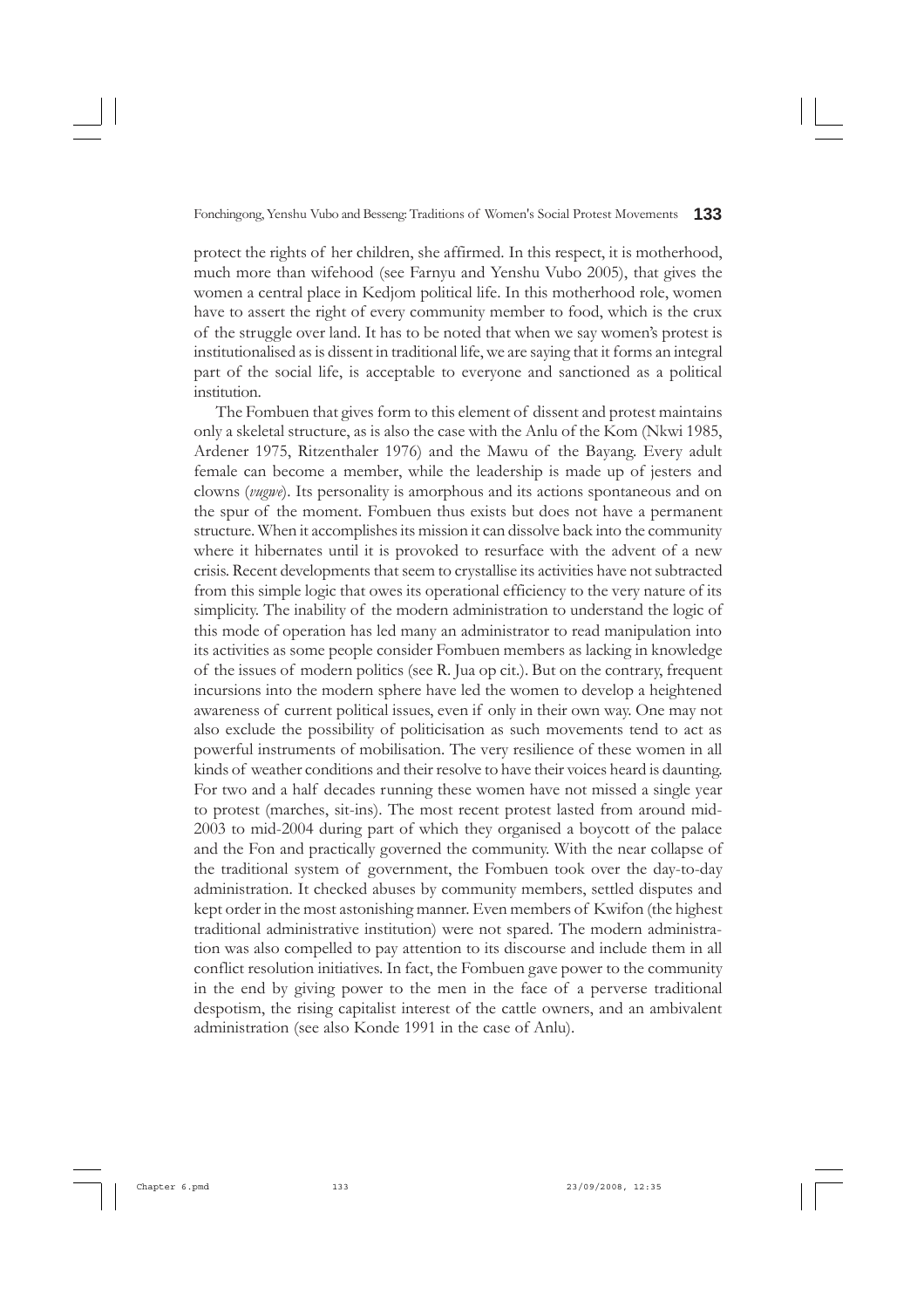#### **Response of Local Traditional and Administrative Authorities**

The local traditional and administrative authorities have been very cautious in resolving framer-grazer conflicts that border on women's land rights and undermine agricultural productivity. The Aghem and Fombuen examples show the excesses and pitfalls in the procedures employed by these authorities. Since the Fulani supply most of the protein in the form of beef, and also pay tax on their stock, and the women's food crops are vital (Fonchingong and Ufon, forthcoming), it is becoming a difficult task for administrators to break the deadlock.

As a result of the importance of the cattle economy in Menchum Division, particularly with regard to the economic interests of local administrators, they have been playing divisive tactics when it comes to resolving farmer-grazer problems. There are claims and counter claims as both parties reproach each other for fanning the conflict. The cardinal question is: how come for over half a century now no definite solution has been found to the farmer/grazer confrontation that has plagued the province?

In the Aghem case, the First Assistant S.D.O of Wum affirmed that, 'since the chiefs are poor, they easily fall prey to Fulani influence - allocating them vast areas of land which is usually farming land in exchange of cash and when a problem arises, they will run to the administration pleading for help'. The cattle farmers in question corroborate this view. Alhadji Manto revealed that when he first arrived in Wum, a chief sold him a parcel of land, and he only later discovered that women were farming on the other side. When he complained, the chief told him to continue to graze on the piece of land. For Chief Ben Afue of Naikom village, 'the S.D.O and D.O. in conjunction with the Divisional chief of lands and surveys issue land certificates to grazers, who as persons holding formal title to land, dominate women and even threaten to take them to court'.

From the foregoing, it can be seen that the actions of local authorities have been imprudent. Like their predecessors, these administrative authorities have found themselves caught in a dilemma, because pleasing the farmers means losing out on the much needed cattle money. They have therefore failed to respond effectively to farmers' problems while reaping the necessary funds to sustain themselves and the administration. One *ndofoumbgui* leader indicated that they no longer needed commissions of inquiry and unfulfilled promises.

From interviews conducted with women, men, and the traditional and administrative authorities, it is clear that people subscribe to the gendered ideology of women's contribution to the rural and urban economy in terms of food production and family upkeep. Tih Amban, tihloh (head of a corporate political group in Kedjom Keku), aged 74 and a farmer, argues that 'without the efforts of women, village communities will never develop. Men are warriors and very aggressive. Women have to control them such that they take proper decisions'. Asked if the Fombuen women's protest was legitimate, he said that 'women have confronted the Fon several times on a land dispute at Kefem. Farmland that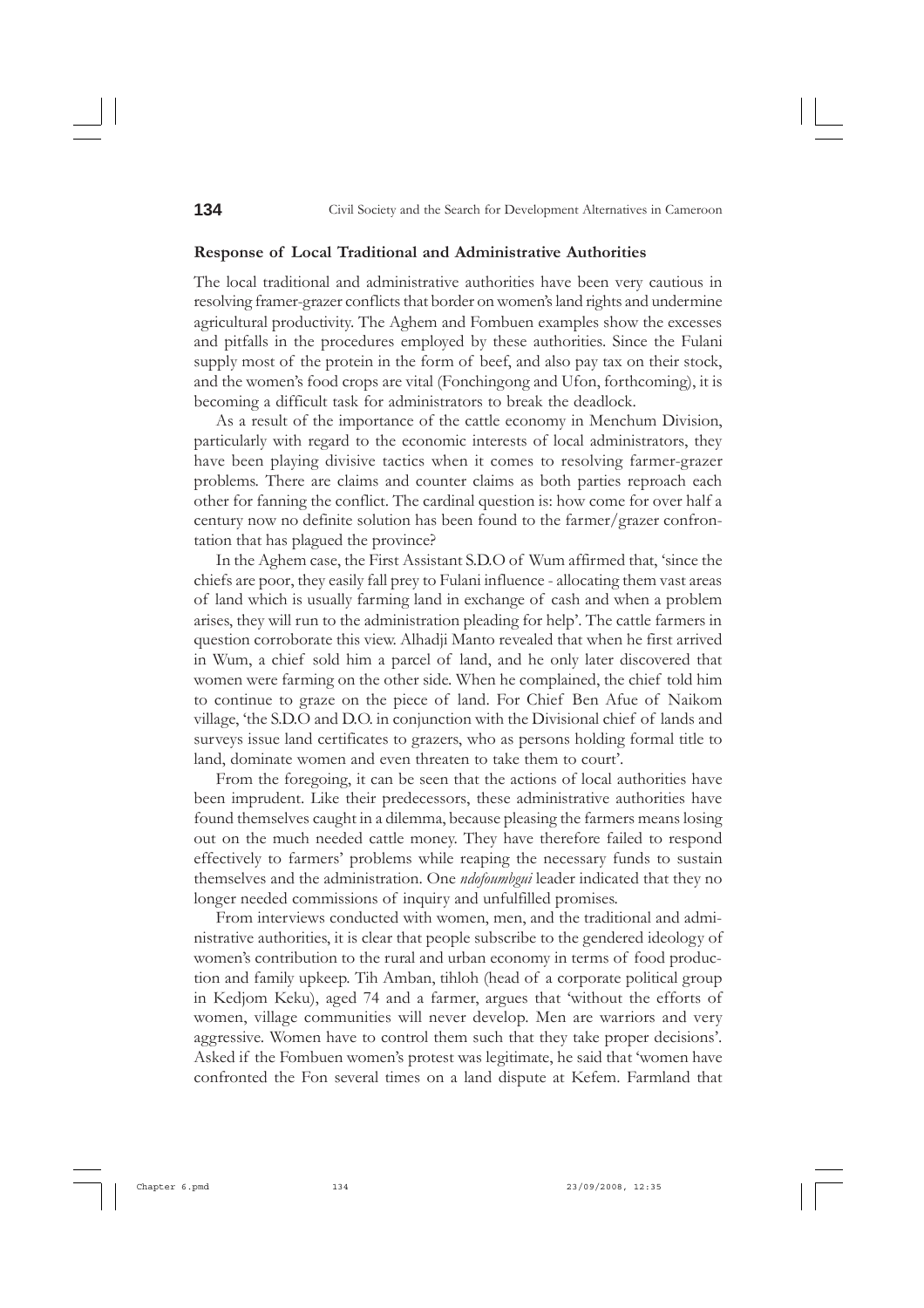belongs to the Kedjom Keku people was sold to the Fulanis; the women therefore did not have access to this land. Cattle destroyed crops that have been sown on this land. Kedjom Keku belongs to all not to a single individual in the name of a Fon. He had no right to sell the land, which belongs to the Kedjom Keku people. Our women are supposed to cultivate on this land and nobody has the right to refuse them access to this land. That is why the women's movement was right when they protested'.

Recognising the greater visibility of women in agriculture and community development, most of the interviewees considered that the actions of the women were appropriate. However, some of the traditional and administrative authorities reproached the women for employing strategies that are antisocial, inimical to culture and uncivil in disposition. The Provincial Delegate for Women's Affairs/ Director of Women's Empowerment Centre Bamenda is of the opinion that 'The Delegation of Women's Affairs do not encourage women associations that operate as secret societies such as the Takembeng of Nkwen and the Fombuen as you call it in Babanki. We encourage development associations. The practices of these secret societies, which operate as associations, are disgusting and expose women's privacy (walking naked on the streets)'. She indicated that all traditional laws and customs must be respected as long as they are not repugnant to natural justice. Waylen (1998) contends that women have taken over public space not normally seen as part of their domain for protests, and use their bodies as symbolic and metaphorical devices to subvert the dominant discourse of womanhood.

By describing the women's activities as not conforming to the tenets of modern law wrongly identified with natural justice, the Delegate is simply subscribing to the Eurocentric-American centred view of its justice system as universal and all other systems as deviant. The state official attempts here to place restrictions on the contours of traditional law and its practices by subjecting them to 'natural justice'. Just how natural this justice is, is open to question. It is simply the expression of a selective attitude of the administration towards civil society organisations that has also been highlighted by Temngah (in this volume). What one can say is that the state fails in its attempt to choose its own civil society as these socalled civil society structures fail to take root. On the contrary, the despised uncivil women with their rustic mannerisms succeed in gaining the full status of a vibrant civil society.

Being antithetical to state actions and attitudes, women's movements constitute symbols of resistance to excesses from traditional and administrative authorities. The source of their authority, as Diduk (2004) observes, is not just the fact that they are rooted in a pre-colonial ideology and the social institutions of female moral guardianship. It is that these indigenous roots are essentialist; grassfields women, by their very nature, act in defence of production and reproduction.

Other officials share the view of the Delegate of Women's Affairs concerning the destabilisation that the women's actions can produce. The Senior Divisional Officer of Mezam opines that: 'The women of Kedjom Keku did not request a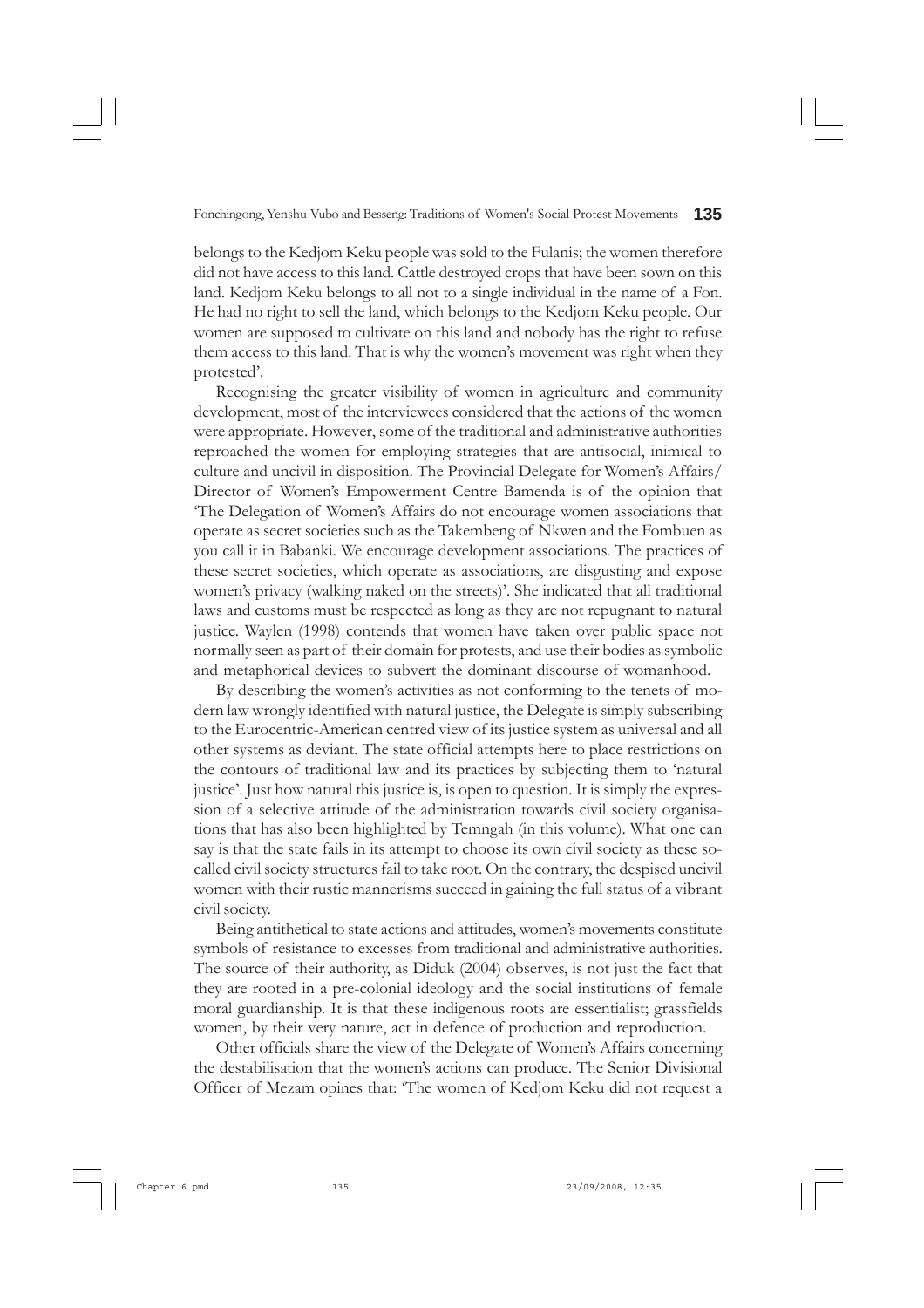meeting with me. They came here as individuals. They intended meeting me as a group. I refused because the association is not registered. The administration does not recognise associations that are not registered. Such associations promote social disorder. I receive development associations and professional groups. Thus, four women from Kedjom met me and complained about a land dispute in the village. I realised after having discussions with them, it's a chieftaincy problem. A commission was therefore set up to study the problem and submit its report. I am still expecting the report'.

This insistence on receiving the women only as an association reflects a selective attitude towards civil society bodies. In this way, only modern associations are given administrative approval and considered as falling within the scope of the acceptable. The insistence that organisations fall within the scope of modern law can be interpreted as an attempt to control all facets of public life in a pervasive hegemonic drive. We are led to question whether the state can legislate on everything or subject all aspects of social life within the scope of the law (see Temngah in present volume).

One way of reading attempts to subject civil society to the regime of modern law when people act to assert traditional rights is that this is a juridification of rights which 'contributes to the surveillance and disciplining of the individual' (Foucault in B. Jua 2002). In other words, instead of guaranteeing rights, legislation restricts them. To the administration the women are infringing on the law by enacting practices outside the ambit of the relevant legislation, whereas the women strongly believe they are exercising their rights offered to them by their society. This leads to a confrontation between the two logics which ends up in an impasse for lack of a modus vivendi. This is the ambiguity of the attitudes of the modern society vis-à-vis traditional institutions. Refusing to receive the women as a traditional association because it is not registered but receiving them as individuals exhibits a modernist bias that stresses individuals as citizens but negates the social institutions that shape them as social beings. However, the very resilience of these institutions renders them indispensable in modern space. By inscribing their dissenting voices within the realm of disorder, the administrator relegates the activities of these associations as well as traditional life to the status of the anti-social, hence backward and criminal. With a characteristic western bias the traditional is assimilated to the primitive.

Another reading will consider this attitude as representative of more recent attempts to criminalise dissent by criminalising the instruments of this dissent. Such attitudes arose with the rise to prominence of the neo-liberal programme (Wacquant 2000) but have gained greater weight with the developments of the period after the so-called 9/11 events that have largely defined international attitudes to violent forms of protest. In this regard the administrator falls short of calling the protesting women terrorists. Even then the actions are branded in a communiqué by the same administration as an insurrection.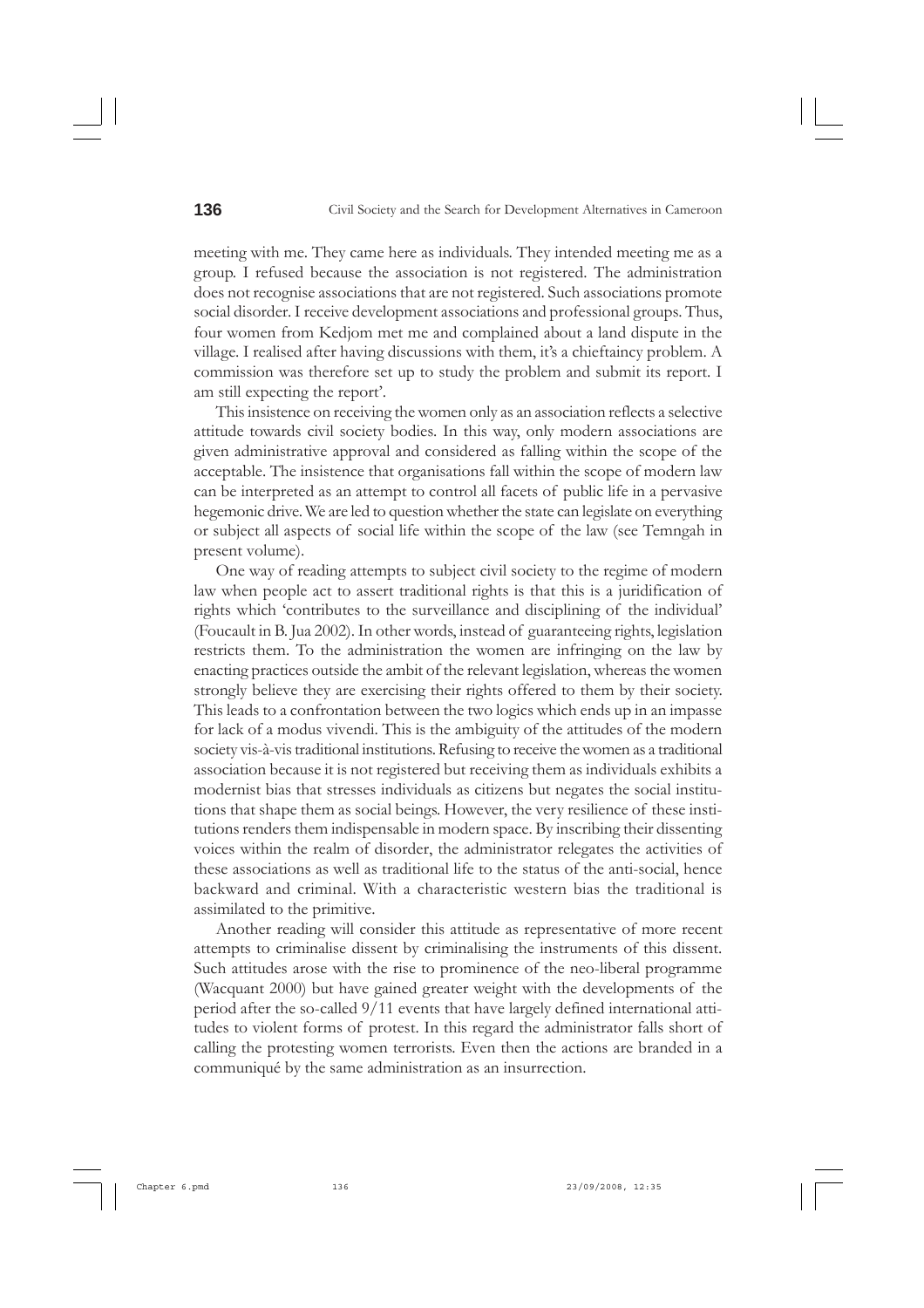Even the analysis of the problem is dismissive. By reducing the social problem to a local political issue the administrator admits his inability to come to terms with the social crises that rock the state. Reading all social problems with a political lens therefore re-situates the political actor which the administrator is and enables him to treat the question of dissent as essentially a challenge to the state or constituted order. This also dictates the state's attitude: repression where the threat of breach of peace is sufficiently serious; being dismissive where the threat is at its very least; cosmetic reforms with no far-reaching import where the threats are not too serious but the issues are the source of perennial and protracted complaints. The creation of commissions of inquiry which yield little fruit is one strategy of not only buying time but also warding off social problems without addressing them. We have seen in the case of the Aghem women's movement – and it is common knowledge in Cameroon – that the appointment of commissions of inquiry is one of the surest ways of killing off a burning social crisis. The fact that local peoples finally resort to their own effective strategies of tackling social problems and effecting reforms in the way Kedjom Keku people are doing, points to the fact that the civil society is increasingly capturing its own space where the state fails or acts ambivalently.

#### **Counting the Gains of Women's Protest Actions**

#### **Criss-crossing Rural and Urban Spaces**

A noticeable activity of the women's movement as presented in this study is the attempt to conquer more spaces in the search for solutions to burning problems. The rural milieu is increasingly transformed as women take their protest actions to urban areas in order to seek redress from administrative authorities.

This analysis presents the role of the Ndofoumbgui, Anlu, Fombuen, and Takumbeng as women turning to more intensive political activism. This trend ties in with Andrew Apter's (1999) call for understanding socio-political processes in Africa from the perspective of 'the base', or the people themselves, in this case female subsistence farmers who engage in and talk about making political history. It is important to capture the reasons behind the actions and motivations of women's protest actions. James Scott (1985, 1990) has stressed that peasants, in general, may be savvy political actors, but their structural position often requires them to challenge the political elite and influence formal institutions only through unorthodox means such as work slowdowns or songs expressing ironic contempt for the powerful. Farmers may become critics, but primarily through indirection; they challenge at a slant to avoid the wrath of the state. By contrast, the case of female farmers in the North West Province of Cameroon suggests that they can be very direct and wilful in raising criticisms and pressing for change, whether in regard to local or national issues (Diduk 2004). In an interview with the Senior Divisional Officer of Mezam (September 2004), he indicated that he thought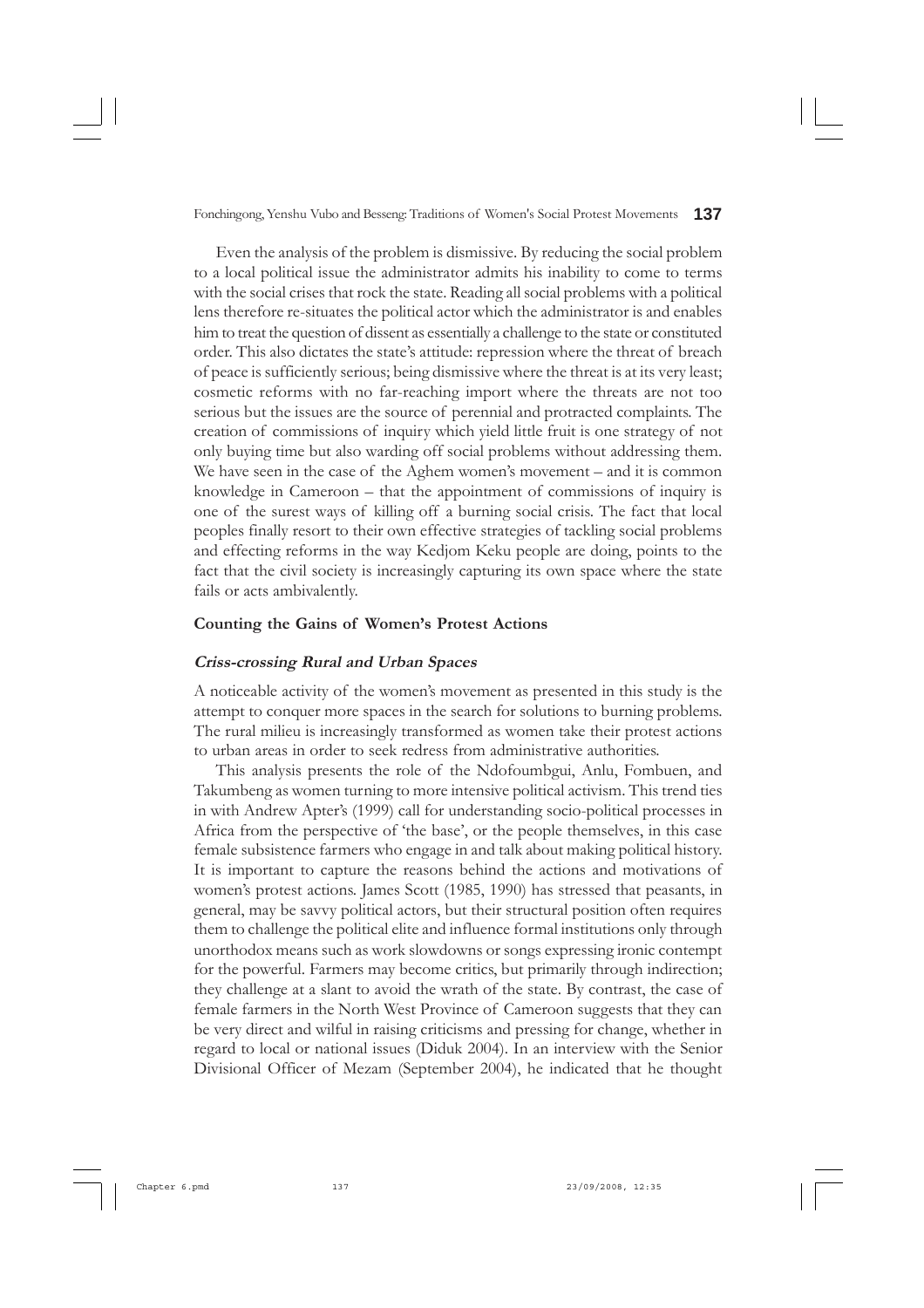that women within his jurisdiction are 'enjoying their rights. The women are very conscious of their rights and always protest once their rights are tampered with. That is the reason why the Kedjom women are always protesting'.

If the state is seen as patriarchal and their policies unjust towards women, then women's experience can be seen as one of exclusion from state resources, inequality of access, neglect and outright oppression (Parpart and Staudt 1989). Through public singing, verbal insults, dancing, and demonstrating in public and by generally seizing control of resources and political outcomes (Shanklin 1990), women attempt to force the offending party to change his or her behaviour. Women are ready to respond to the reticence and nonchalance of administrative authorities. This unrelenting attitude could be likened to female resistance in the Niger Delta region of Nigeria. Protesting women from the Itsekiri and Ijaw communities have been pressing for concessions from oil companies. On one occasion, defiant women's leader stated the women's resolve candidly when she said that: 'The Federal government and oil companies like to oppress us. Since we are already suffering, we did not mind if we died on the flow stations...' (Ukeje 2002). As claim makers, women's resistance activities are largely borne by their pains of childbirth and pangs of motherhood that urge them to create order where chaos is imminent (Ngwane 1996). In this regard, we would be correct in affirming that these movements do not only criss-cross rural and urban spaces, but also stand astride the traditional and modern worlds. They derive their legitimacy from the traditional setting but, in order to articulate the problems of the contemporary period, they make incursions into the modern sphere. In this way they are the necessary connection between history and the present and constitute a bridge into the future.

#### **The Gender Question**

It can be deduced from women's activism in the area under study that women and men are both conscious of their roles in society. There is a greater recognition of women's roles in subsistence agriculture and their importance in guaranteeing livelihoods. Diduk (2004) argues that the cultural emphasis on women as guardians of crops and community sustenance clearly sets them apart. Their special status is given expression in routinely essentialised conceptions of gender that are articulated by both men and women in rural and urban communities in the region. What we observe here goes beyond the current dominant discourses and practices around the gender question that evokes far-fetched modernistic notions with little connection to the day-to-day realities of the common folk. There is a conscious attempt in the area under study for women to occupy a critical position as prime movers of the history of their societies. Problems of gender relations gain greater credibility when a synergy is achieved between the two streams of the gender question. The current gains of the present protests go only to strengthen the traditions of protest and the cultural capital of dissent and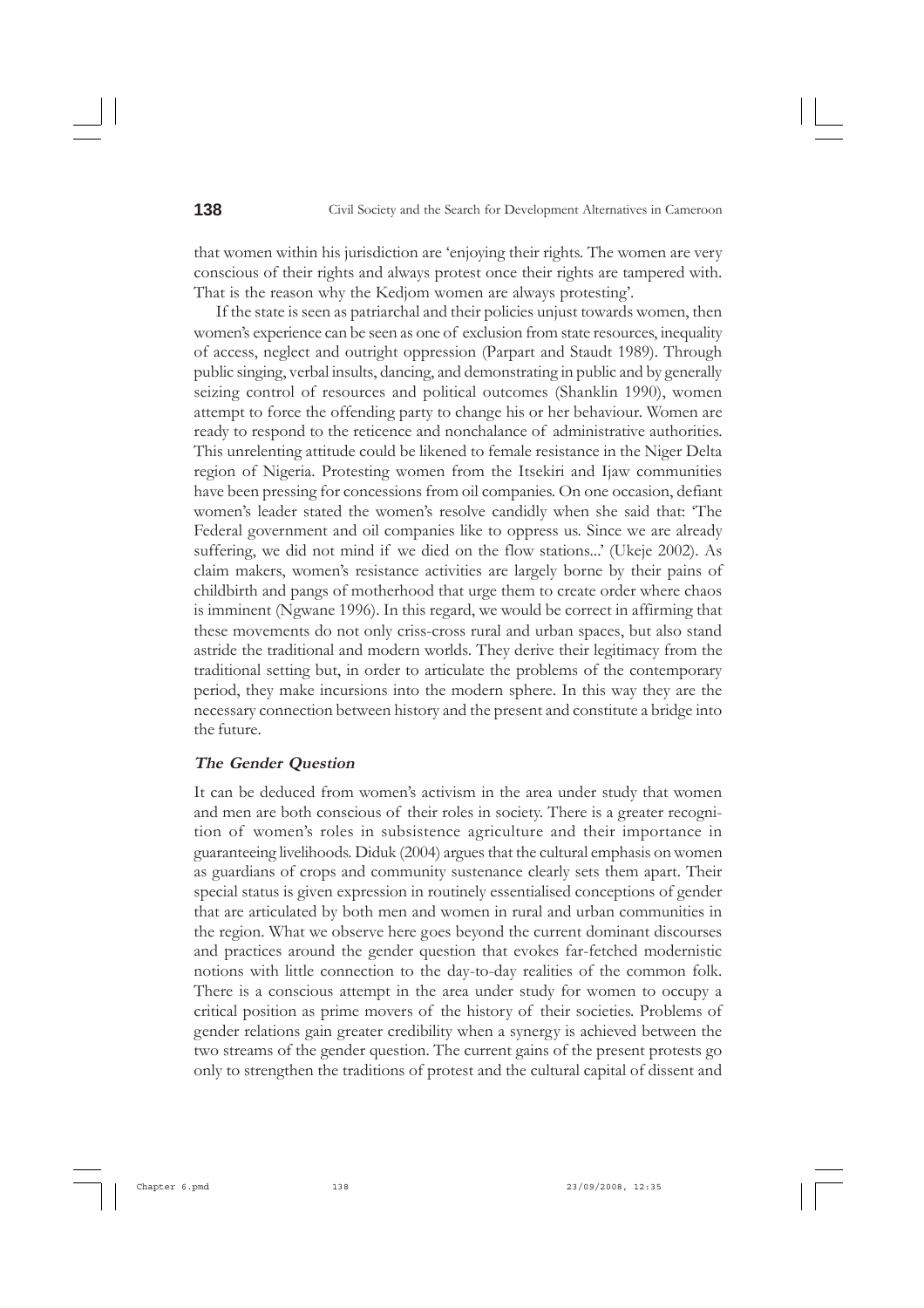in this way foster the democratic culture of pluralism of discourses and practices. In this way traditional institutions are also definitely carriers of positive values.

#### **Transcending Local Concerns**

These movements also transcend the immediate localities within which they emerge. Such transcendence may be derived from a long-distant past, as in the commonality of practices such as those in the institutions of the speakers of Ring Group of Grassfields Bantu (see above), or expresses itself as a spill-over effect from the rural into the urban, a chain effect from recent events. It was observed that the women's protest movement of the 1990s touched a large number of groups and addressed issues of wider national import, although they were localised in space. Consequently, although the Takumbeng of the Bamenda metropolitan area was most vocal at this moment (Diduk 2004), a variety of such movements soon arose all over the country. We can specifically refer to the *mawu* of the Bayang and a plethora of similar movements in the Nso, Bali Nyonga, Bakossi and Ewondo areas. The gains of each group only go to strengthen the culture of resistance of the women as prime movers of history.

#### **Notes**

- 1. The division of labour in this paper is as follows: the general design, hypotheses and analysis on the Takembeng and the Aghem women by Charles Fonchingong, in-depth theoretical insight and the section on Kedjom Keku by Emmanuel Yenshu Vubo, and the field work on Aghem by Maurice U. Beseng.
- 2. The term in its primordial usage in the area under question and as reflected in political anthropology (Aletum 1977, Warnier 1985) points to a male regulatory society open to princes in contradistinction to *kwifor* (a commoner regulatory society) in the royalty-commoner divide that characterises the binary structure of traditional political organisation in the region. Diduk (2004:52) rightly traces the origins of the usage to this source but affirms that it is 'not clear why this is so'. We can observe that this is much in the direction of what Hobsbawm (1992:1) has styled the invention of tradition and more so of the kind he describes as '... emerging in a traceable manner within a brief period – a period of a few years perhaps – and establishing themselves with great rapidity'. In this case the women adopt known, highly respected and revered social symbols and give them new meanings in the search for a new social order. It is in this regard that the actions both claim to be politically correct within the traditional sphere and lay claims to innovation.
- 3. Bamenda is the provincial capital of North West Province of Cameroon.
- 4. The Aghem term for King.
- 5. Local term used by a variety of groups to refer to a King. In the present form it suffers from an anglicised deformation but has gained currency and is often equated with kingship. Within the central Ring group of Grassfields Bantu it is pronounced as 'foyn' (Kedjom, Kom, Oku, Mmen) or 'Mfon' (Nso). Within the Mbam-Nkam community of Grassfields Bantu it goes under the appellation of 'Mfor' (Ngemba speakers), 'Mfon' (Pati-Nun) or 'Fo' (other so-called Bamileke peoples and affines). Its rudimentary meaning points to the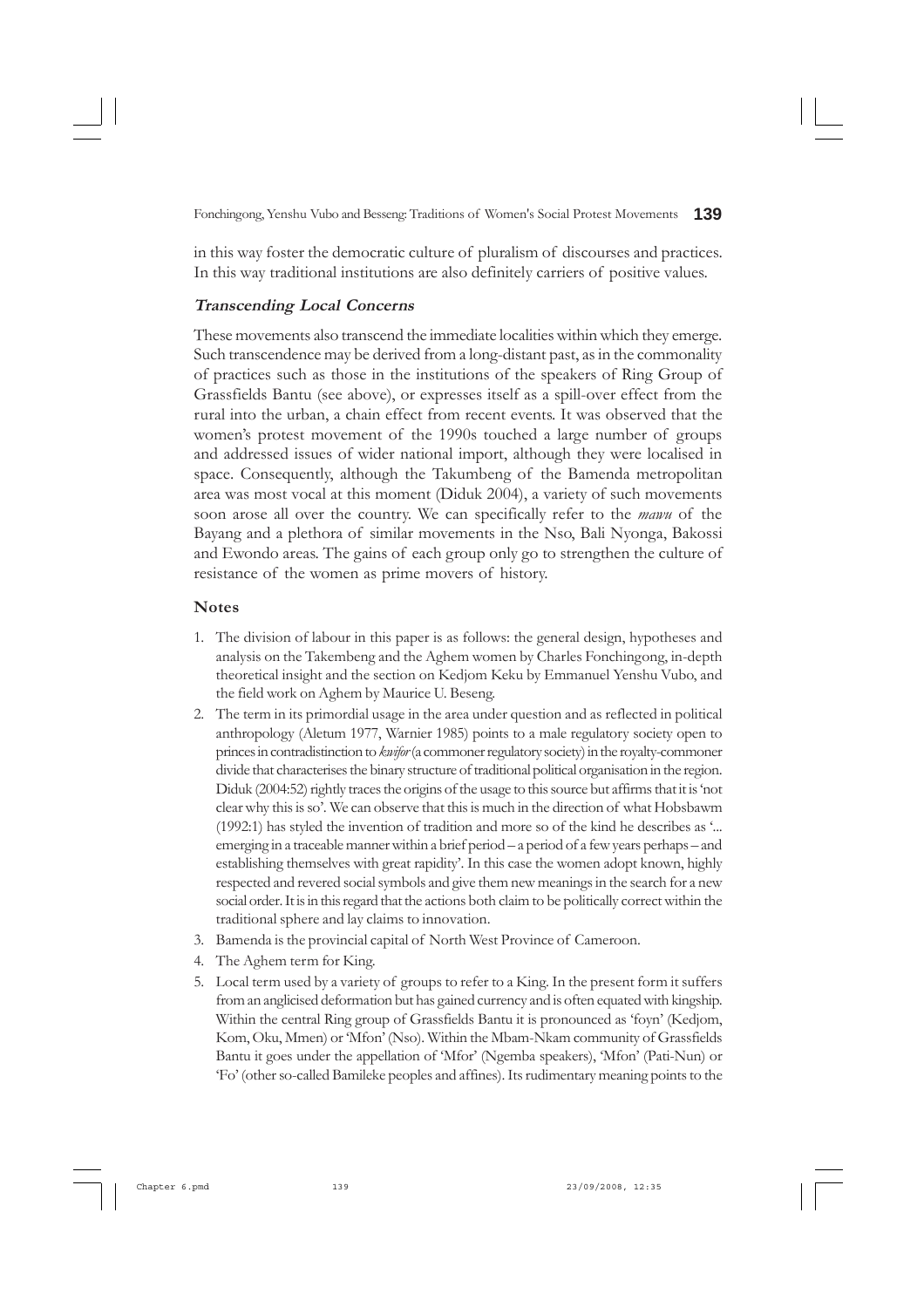importance of a person or headship of a group. The Bayang, situated to the immediate south of the Grassfields region of Cameroon, also use the term 'nfor' to refer to a chief.

6. On the powers of the Fon in the region see Fowler (1993:255) who affirms that 'epic notions of qualities' required of Grassfields Fon expect him to 'use occult powers and mystical agencies to increase the population and material wealth of his kingdom. The king is explicitly associated with the fertility of the earth...'

#### **References**

- Aletum T., 1977, 'Exploration of Traditional Political Institutions towards National Development', Yaoundé: ISH.
- Apter, A., 1999, 'IBB = 419: Nigerian Democracy and the Politics of Illusion' in John Comaroff and Jean Comaroff, eds., *Civil Society and the Political Imagination in Africa*. Chicago: Chicago University Press.
- Ardener, S., 1975, 'Sexual Insult and Female Militancy', Shirley Ardener, ed., *Perceiving Women*, New York: John Wiley and Sons.
- Awasom, S., 2002, 'A Critical Survey of the Resuscitation, Activation, and Adaptation of Traditional African Female Political Institutions to the Exigencies of Modern Politics in the 1990s: The case of the Takumbeng Female society in Cameroon', Paper presented at the 10th General Assembly of CODESRIA, Kampala, Uganda, 8-12 December, 2002.
- Bourdieu, P., 1994, *Raisons Pratiques. Sur la théorie de l'Action*, Paris: Editions du Seuil.
- Boserup, E., 1970, *Women's Role in Economic Development*, New York: St. Martin's Press.
- Cleaver T. and Wallace M., 1990, *Namibian Women in War*, London: Zed Books Ltd.
- Chilver, E. M., 1989, 'Women, Cultivators and Cash Crops: Phyllis Kaberry's *Women of the Grassfields* Revisited', in P. Geschiere and P. Konings, eds., Proceedings/Contributions, Conference on the Political Economy of Cameroon: Historical Perspectives, June 1988. Leiden: African Studies Centre Research Reports No. 35: 383 – 422.
- Farnyu, W. T. and E. Yenshu Vubo, 2005, 'Gender and Rural Economy in the Wimbum Society, Cameroon: A Study in Perceptions and Practices with particular reference to the Land Question', Paper presented at the Workshop on Women, Popular Culture and Land Use, University of Buea, 10-15 January.
- Fowler, I., 1993, 'African Sacred Kings in the Cameroon Grassfields', *Ethnology*, June.
- Guyer, J., 1995, 'Women in the Rural Economy: Contemporary Variations', in Hay, Margaret and Stichter, Sharon, eds., *African Women South of the Sahara*, London: Longman.
- Hafkin, N. and Bay, G., eds., 1976, *Women in Africa: Studies in Social and Economic Change*, Stanford, CA: Stanford University Press.
- Hobsbawm, E., 1994, 'Introduction: Inventing Traditions', E. Hobsbawm and T. Ranger, eds., *The Invention of Tradition*, Cambridge, New York and Melbourne: Cambridge University Press.
- Jua, R., 1993, 'Women's Role in Democratic Change in Cameroon', in Nalova Lyonga et al., eds., *Anglophone Cameroon Writing*, Bayreuth University: Bayreuth African Studies 30/ Weka No.1.
- Jua, N., 2002, 'The State, Traditional Rulers and "Another Democracy" in Post-colonial Cameroon', *Africa Insight*, Vol. 32, No. 4.